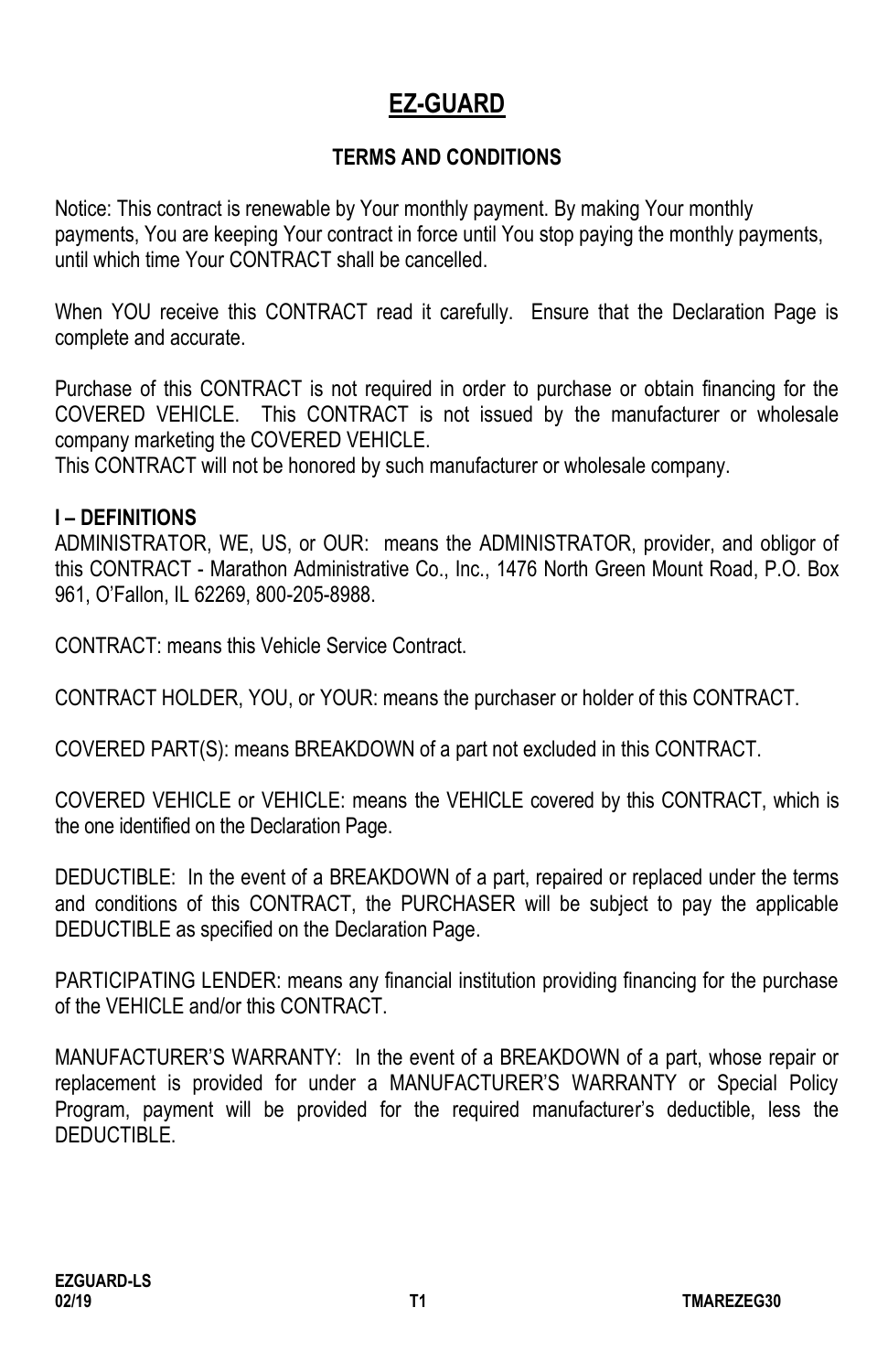MECHANICAL BREAKDOWN or BREAKDOWN: means a breakage or total failure of a COVERED PART. BREAKDOWN does not provide for damage resulting from the failure of an excluded part(s) or the lack of proper maintenance services. Minor loss of fluid or seepage is considered normal and is not considered a MECHANICAL BREAKDOWN. A BREAKDOWN does not include gradual reduction in operating performance due to normal wear and tear.

TERMS: Coverage under this CONTRACT begins on the CONTRACT Sale Date listed on YOUR Declaration Page and will expire when this CONTRACT is terminated.

WAITING PERIOD: means no claims or Roadside Assistance will be paid on any claims or failures that occur within the number of days and miles specified on the Declaration Page from the odometer reading and CONTRACT Sale Date specified on the Declaration Page. The WAITING PERIOD also applies to CONTRACTS with a lapse in coverage due to non-payment.

### **II – INSURANCE COMPANY STATEMENT**

The performance and obligations of the provider for covered repairs under this CONTRACT are insured separately by a Reimbursement Insurance Policy issued by Lyndon Southern Insurance Company 10151 Deerwood Park Blvd., Bldg. 100, Ste. 500, Jacksonville, FL 32256, Tel: (800) 888-2738. If the Claims ADMINISTRATOR fails to pay a claim under this CONTRACT within 60 (sixty) days of proof of loss by YOU, the service CONTRACT HOLDER, YOU may make a direct claim against Lyndon Southern Insurance Company, Insurance Company of the South, or Atlantic Specialty Insurance Company. To do so, please call the following toll-free number for instructions: (800) 888-2738 or by writing to the aforementioned address.

When YOU receive this CONTRACT read it carefully. Ensure that the Declaration Page is complete and accurate.

**Purchase of this CONTRACT is not required in order to purchase or obtain financing for the COVERED VEHICLE. This CONTRACT is not issued by the manufacturer or wholesale company marketing the COVERED VEHICLE. This CONTRACT will not be honored by such manufacturer or wholesale company**

# **III – CONTRACT HOLDER OBLIGATIONS**

• Vehicles with under 150,000 miles must change engine oil and oil filter at the manufacturer's recommended interval. Vehicles with over 150,000 miles must ensure that the engine oil and engine oil filter be changed every four (4) months or four thousand (4,000) miles, whichever occurs first (within a window of 1 month or 1,500 miles). Transmission service including fluid, flushes, and filter change must be performed every 12 months or 12,000 miles, on vehicles (6) six years or older. Transmissions in vehicles that are less than six (6) years old should service in accordance with the manufacturer requirements. Non-serviceable transmissions are excluded from this requirement. Proper documented and verifiable receipts for oil and engine oil filter changes will be required in the event of a claim and must have verifiable vehicle information such as year, make, model, mileage, date of service, parts and labor charges,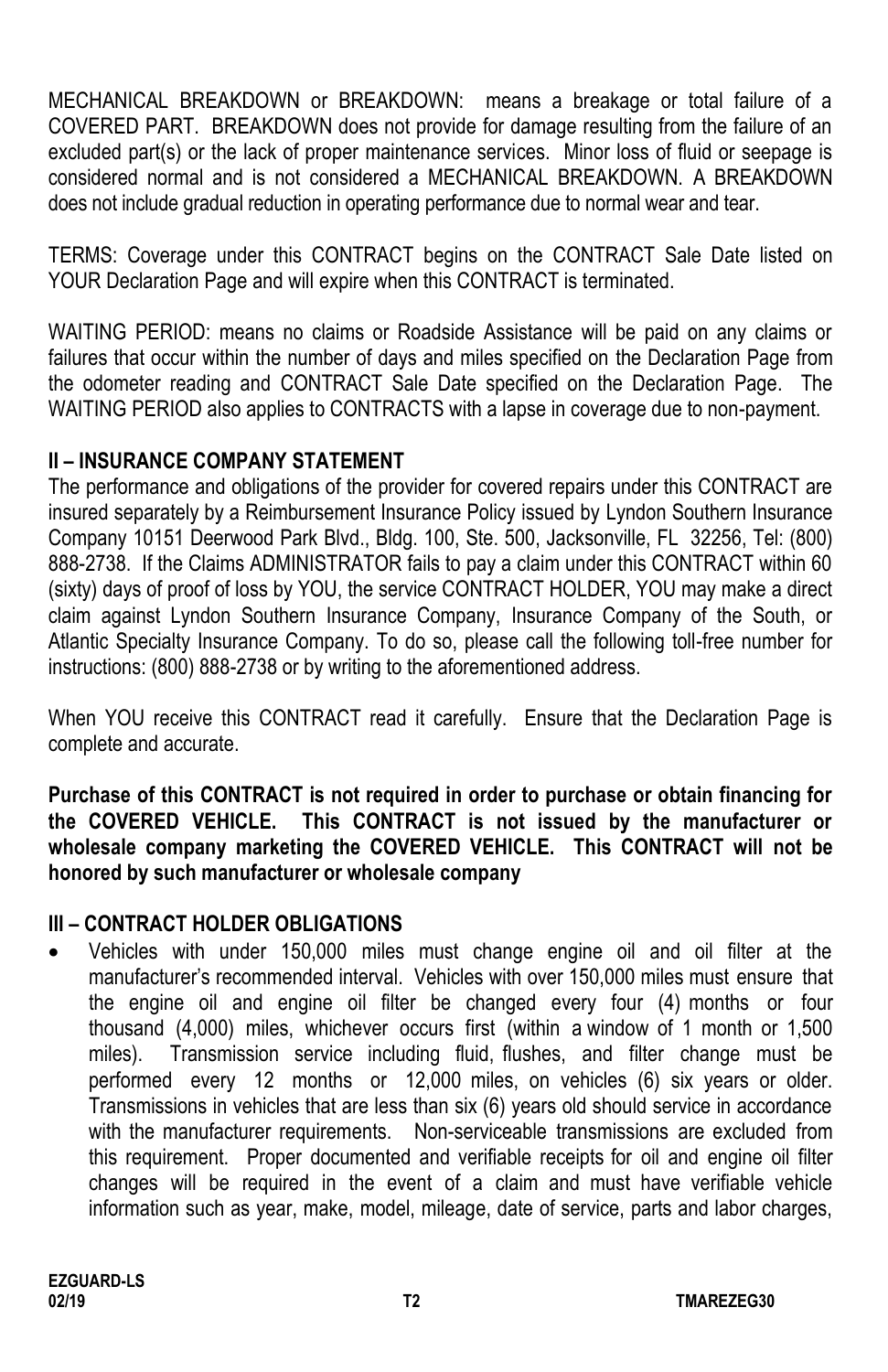vehicle ID # and the customer's signature. Repairer information including, name, address, phone number.

- In order for this CONTRACT to remain in force, the CONTRACT HOLDER is required to follow the vehicle manufacturer's required maintenance schedule. Some vehicle manufacturers require that the Timing Belt be changed a specific interval. CONTRACT HOLDER must follow the vehicle manufacturer's maintenance guidelines to avoid denial of a claim because of improper maintenance. The CONTRACT HOLDER must keep and make available verifiable, signed service/purchase receipts that show that this maintenance has been performed within the time and mileage limit requirements**.**
- The CONTRACT HOLDER and the Repair Facility are required to obtain an authorization number prior to beginning any repairs that would be covered by this CONTRACT.
- The CONTRACT HOLDER is responsible for paying a DEDUCTIBLE for each visit to the Repair Facility. The DEDUCTIBLE is specified on the Declaration Page.
- The CONTRACT HOLDER is responsible for authorizing and paying for any tear down or diagnosis time needed to determine if the COVERED VEHICLE has a covered BREAKDOWN. If it is subsequently determined that the repair is needed due to a covered BREAKDOWN, the ADMINISTRATOR will pay for such tear down or diagnosis. If the failure is not a covered BREAKDOWN, the CONTRACT HOLDER is responsible for payment of such tear down or diagnosis.

#### **IV – ADMINISTRATOR OBLIGATIONS**

If a covered BREAKDOWN of the VEHICLE occurs during the term of this CONTRACT, the ADMINISTRATOR will: pay the CONTRACT HOLDER or the Repair Facility for repair or replacement, as ADMINISTRATOR deems appropriate of the COVERED PART(S) which caused the BREAKDOWN, if the CONTRACT HOLDER has met his/her obligations as described in this CONTRACT. Replacement parts can be of like kind and quality. They may include the use of new or remanufactured parts as determined by ADMINISTRATOR.

#### **V – LIMIT OF LIABILITY**

OUR liability for incidental and consequential damages including, but not limited to, loss of use of specified VEHICLE. The resulting inconvenience, loss of time, storage charges, travel cost, income, maintenance, or from the breach of any implied warranties arising by law, is expressly excluded.

#### **VI – BENEFITS**

#### *1-888-754-0371* **ROADSIDE ASSISTANCE** *1-888-754-0371*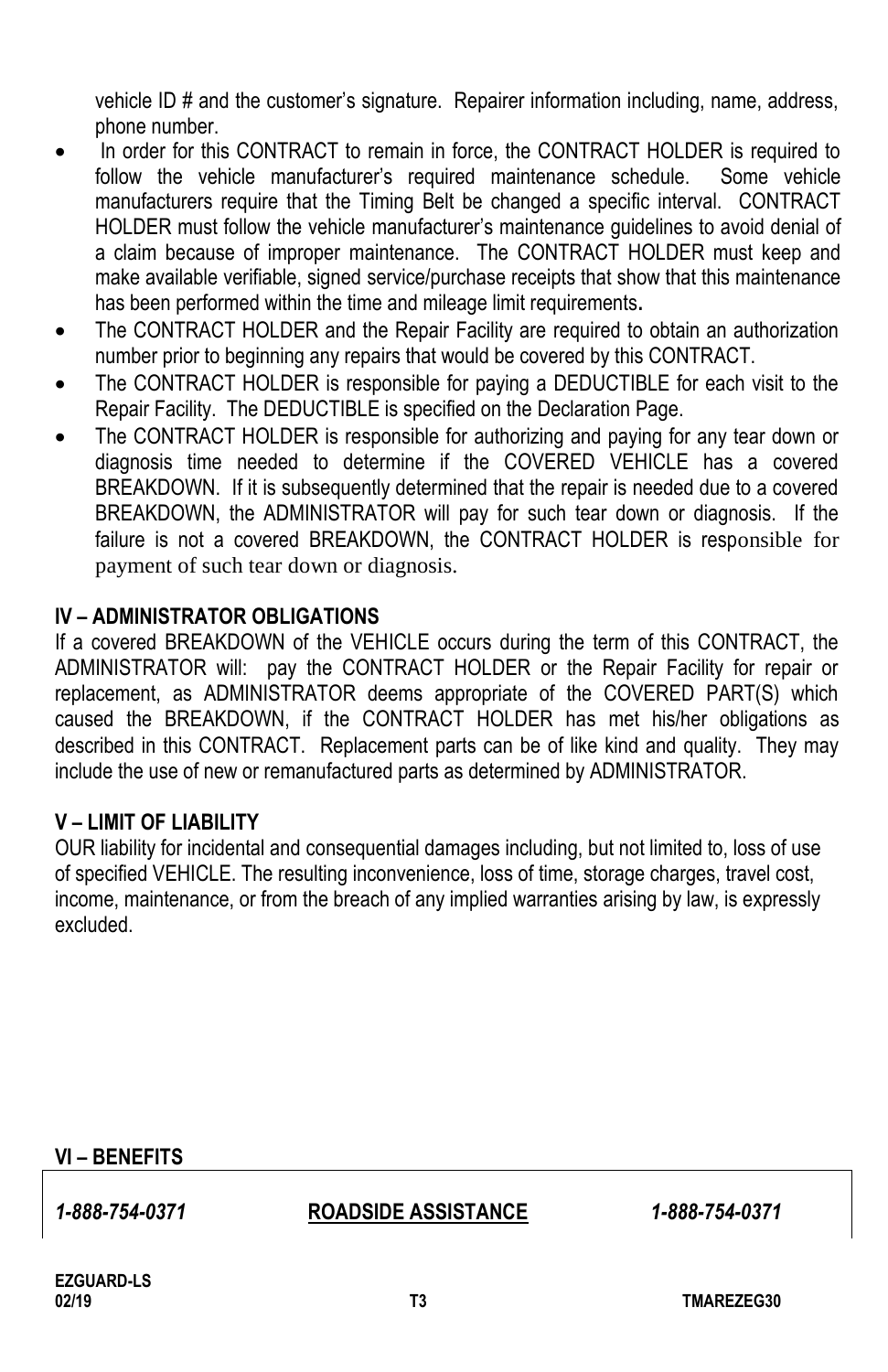EMERGENCY ROADSIDE ASSISTANCE: Provides emergency road services for non-accident related incidents, where failure is due to a defect in material or workmanship.

Benefit Limits: For the TERM OF YOUR CONTRACT, the listed sign and drive (meaning YOU incur no expense up to program limit) benefits are available 24 hours a day / 365 days a year for covered breakdowns. The following *non-accident related* services are available for covered Breakdowns up to ten (10) occurrences over the term of your CONTRACT, each with a maximum benefit of \$50.00per incident:

*Jump Starts* | *Flat Tire Changes* (using YOUR inflated spare) | *Vehicle Fluid Delivery* (cost of VEHICLE fluids extra) | *Lockout Assistance* (key cutting/replacement extra) | **Concierge Services** (courtesy help and emergency [hone call support to relatives, police, etc.

**Towing** benefits up to a maximum of \$100.00 per occurrence, as it relates to a covered mechanical breakdown of a covered vehicle paid claim covered under this CONTRACT.

Services not available in areas where state providers are exclusively utilized.

\*\* Benefits are limited to "cash call with reimbursement" service only for the first forty five (45) days of coverage. \*\*

**SUBSTITUTE TRANSPORTATION***:* Should YOUR COVERED VEHICLE become inoperable due to the BREAKDOWN of a part (not excluded), upon authorization, payment will be provided to reimburse YOU for actual expenses incurred when renting a vehicle from a licensed car rental agency. Benefits will be allowed only for reasonable time necessary to complete the repair with a maximum benefit of five (5) calendar days. Maximum daily rental allowance is thirty dollars (\$30.00) per day, not to exceed one hundred fifty dollars (\$150.00) per visit. If due to part availability, and the repair cannot be completed in five (5) calendar days, an additional five (5) days may be allowed at thirty dollars (\$30.00) per day with a maximum additional benefit of one hundred fifty dollars (\$150.00), **PROVIDED ADDITIONAL AUTHORIZATION IS OBTAINED FROM THE ADMINISTRATOR**.

**LODGING REIMBURSEMENT***:* Reimburse the CONTRACT HOLDER for hotel and restaurant expenses up to \$50 per day for a maximum of three (3) days in the event of a BREAKDOWN covered by the CONTRACT, which occurs more than one hundred (100) miles from YOUR home and results in a Repair Facility keeping the COVERED VEHICLE overnight. The maximum benefit per occurrence is \$150. To receive hotel and restaurant reimbursement, the CONTRACT HOLDER must supply ADMINISTRATOR with his/her receipts from the providers of such services.

**EXTENDED TOWING BENEFIT:** In the event that YOUR towing benefit (included in the Roadside Assistance plan or provided by YOUR vehicle manufacturer) does not cover the full amount of the tow for an authorized repair, Administrator will reimburse You up to one hundred dollars (\$100.00) per occurrence for charges in excess of any other disbursements from other towing coverage plans. No Deductible will apply to this coverage.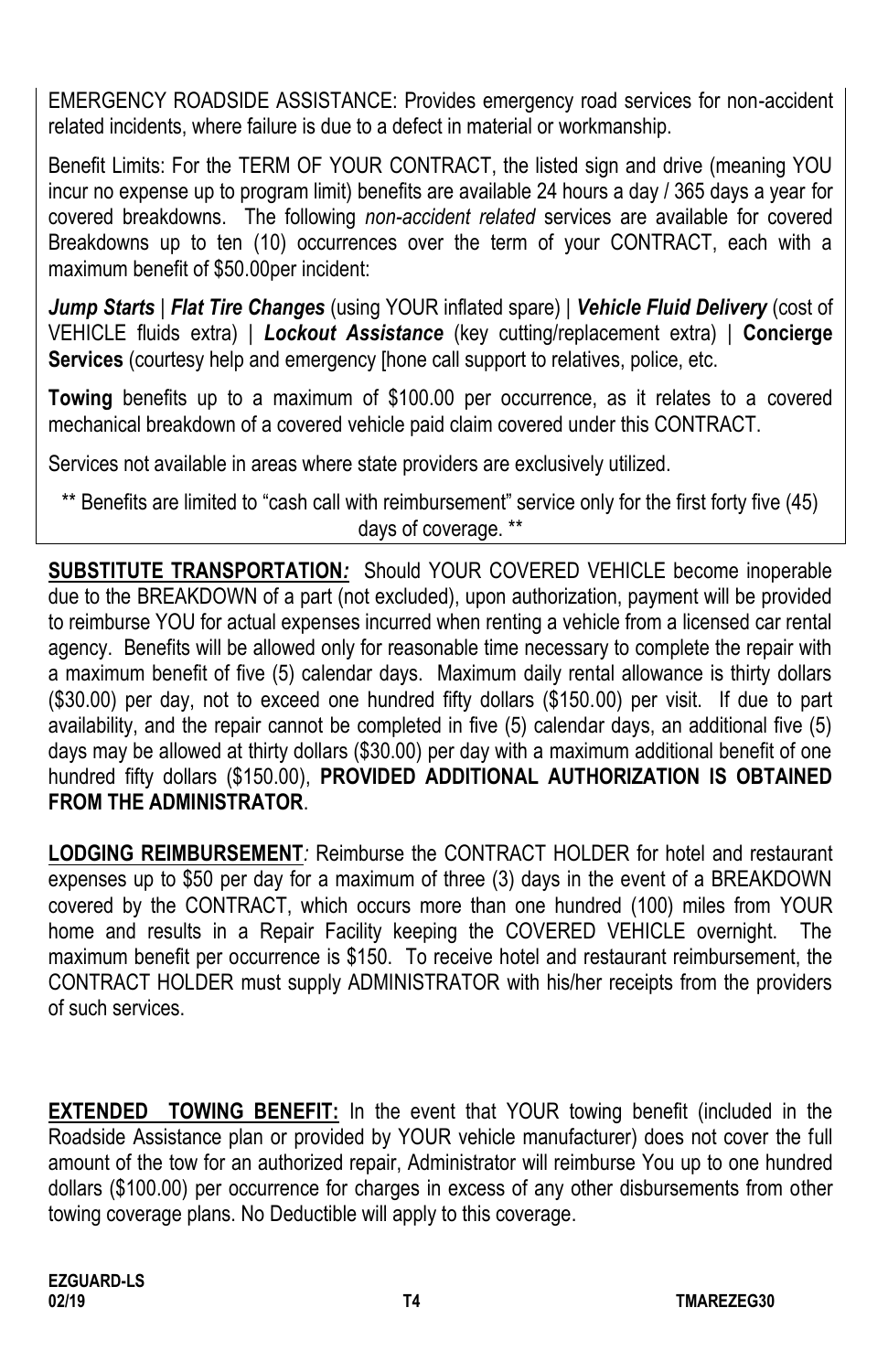# **VII. COVERAGES – WHAT THIS CONTRACT COVERS**

**1. Engine:** Crankshaft and bearings, oil pump, internal timing gears, timing chain, camshaft, camshaft bearings, valve lifters, rocker arm assemblies and push rods, pistons and rings, wrist pins, cylinders, connecting rods, distributor drive gear, all internal components of engine block and cylinder heads, if damage is caused by mechanical failure of an internally lubricated part. Gaskets and external seals will be covered if their replacement is necessary to complete an otherwise authorized repair. Broken crankshaft is covered if break is caused by either bearings or piston failure. Valve guides are covered only when guide sleeves have not slipped below original Position.

**2. Transmission/Transaxle:** The internal components of the automatic transmission or manual transmission, drive chain, drive chain gears, carrier bearings, internal transaxle seal. The manual transmission case and automatic transmission case and torque converter are covered, if damaged by the failure of internally lubricated parts.

**3. Transfer Case:** Transfer Case, Drive Chain, Drive Chain Gears, Planetary Gears, Shift Rail Forks, Bearings, Bushings, Oil Pump, Output Shaft, Main Shaft Washers and all other internal lubricates parts.

**4. Differential Assembly (Front and Rear):** Differential Housing, Axle Shaft, Ring and Pinion, Bearing (internal), Bushing, Washers, Differential Cover and all other internal parts contained with the differential assembly.

**5. Timing Belt**: If contract holder has followed manufacturer's recommended maintenance intervals for replacement.

**6. CV Joints**: CV boots must not be torn at the time of failure. Lubricated joint failure only. Universal Joint (U Joint) is not included.

**7. Steering:** Internally lubricated parts contained within the steering box and pump housing, including rack and pinion, control valves, internal oil control seals, bearings and shafts, steering box and pump housings if damaged by the failure of internally lubricated parts.

**8. Seals and Gaskets:** Head gasket and intake manifold gaskets are covered for coolant leaks only on vehicles up to 100,000 miles.

**9. Hi-Tech Electrical:** Alternator, starter motor, front and rear wiper motor, cooling fan motor, voltage regulator, distributor, ignition module, ignition coil, starter solenoid, wiring harness, power window switches, door lock switches, cruise control module, power window motors, power seat motors, power mirror motor, power door lock actuator and switch, power sunroof motor, mileage computer, electronic instrument cluster, distributor, ignition coil, automatic climate control, electronic control module, head light switch, convertible top motor, clock, electric horn.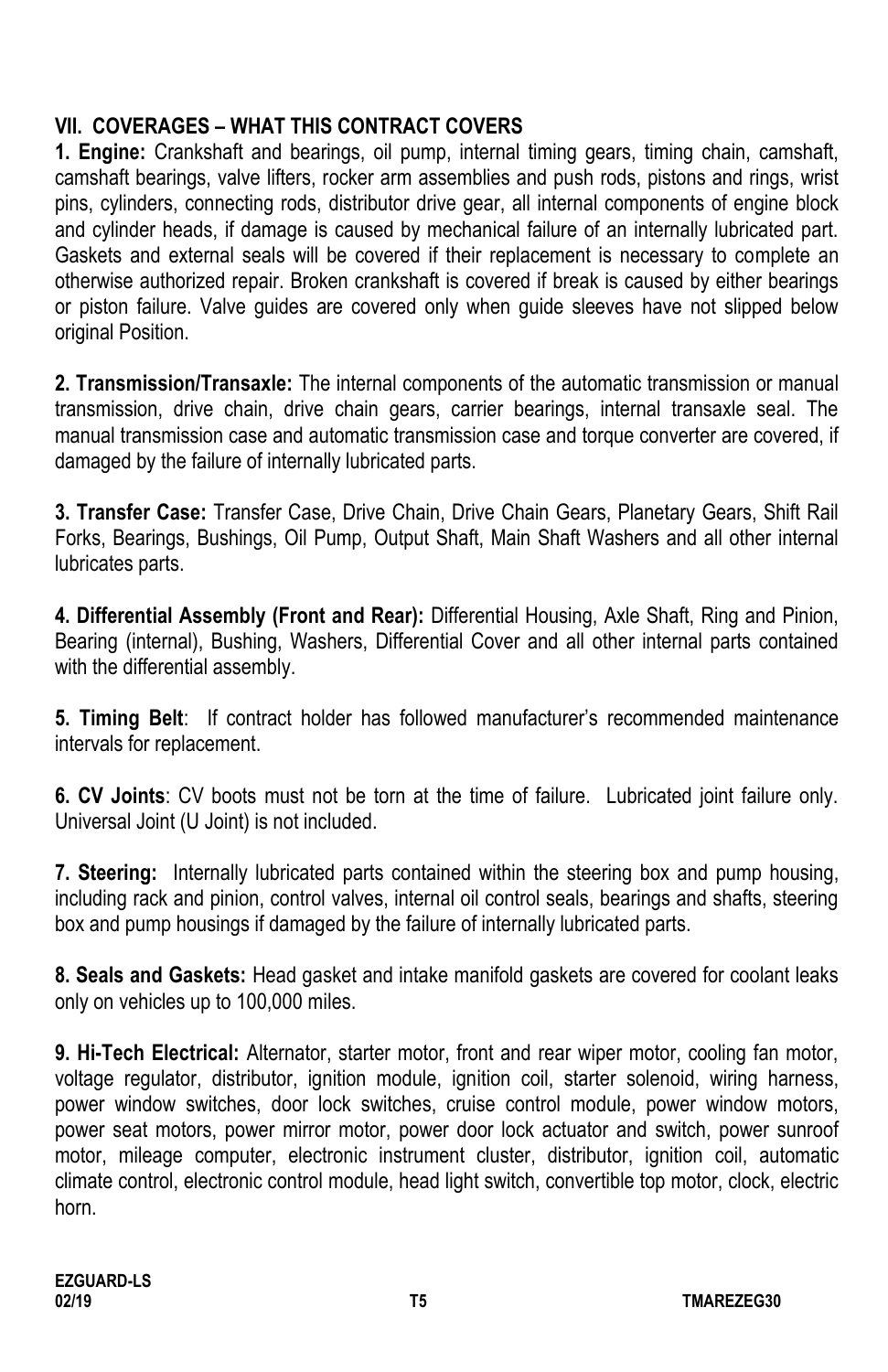**10. Air Conditioner:** Condenser, Compressor, Compressor Clutch and Pulley, Air Conditioning Lines and Hoses, Idler Pulley and Idler Pulley Bearing, High-low Compressor Cut-Off Switch, Expansion Valve, Pressure Cycling Switch.

**11. Suspension:** (Front and Rear) Control arms, control arm shafts, stabilizer bar, stabilizer link, stabilizer bushing, spindle, torsion bars, height sensor.

**12. Cooling System:** Water pump, thermostat, mixture control valve, overflow reservoir.

**13. Fuel System:** Fuel pump, pressure regulator, metering valve, fuel injectors, vacuum pump, metal fuel delivery lines, fuel tank, fuel sender.

**14. Turbo Charger/Supercharger:** All internally lubricated parts due to mechanical failure.

**15. Brake System:** Master cylinder, wheel cylinders, disc brake calipers, ABS master cylinder, vacuum booster, hydraulic lines and fittings, pressure modulator valve, isolation dump valve, accumulator, wheel speed sensors.

**16. Fluids:** Engine oil, power steering fluid, antifreeze, and transmission fluid are all covered items when required during the authorized repair process.

# **VIII. EXCLUSIONS – WHAT THIS CONTRACT DOES NOT COVER**

- **1. ANY LOSS/EXPENSE OCCURRING OUT OF THE REPAIR AND/OR REPLACEMENT OF A PART NOT AUTHORIZED BY THE ADMINISTRATOR.**
- **2. Repair or replacement of a covered component/part to correct conditions that may reasonably be assumed to have existed at the inception date of the coverage provided by this CONTRACT (Pre-existing conditions).**
- **3. A BREAKDOWN occurring to a VEHICLE operated outside the United States of America or Canada.**
- **4. Cost or other damages caused by continued VEHICLE operation after the failure of a COVERED PART or the failure to replace a worn part that has not failed.**
- **5. Any cost covered by a repairer's suppliers guarantee, or any cost which would normally be covered by a MANUFACTURER'S WARRANTY.**
- **6. Any part not covered by, or excluded by the original vehicle MANUFACTURER'S WARRANTY.**
- **7. A breakdown caused by an improper previous repair or misdiagnosis by a repair facility.**
- **8. The cost of diagnostic inspection, disassembly and/or reassembly, if the inspection determines that the failure was not a BREAKDOWN under the terms and conditions of this CONTRACT.**
- **9. For any BREAKDOWN caused by freezing, inadequate coolant, lubricants or fluids, or any BREAKDOWN to a part resulting from contamination of fluids, rust, corrosion, foreign material, sludge or carbon deposits and coolant**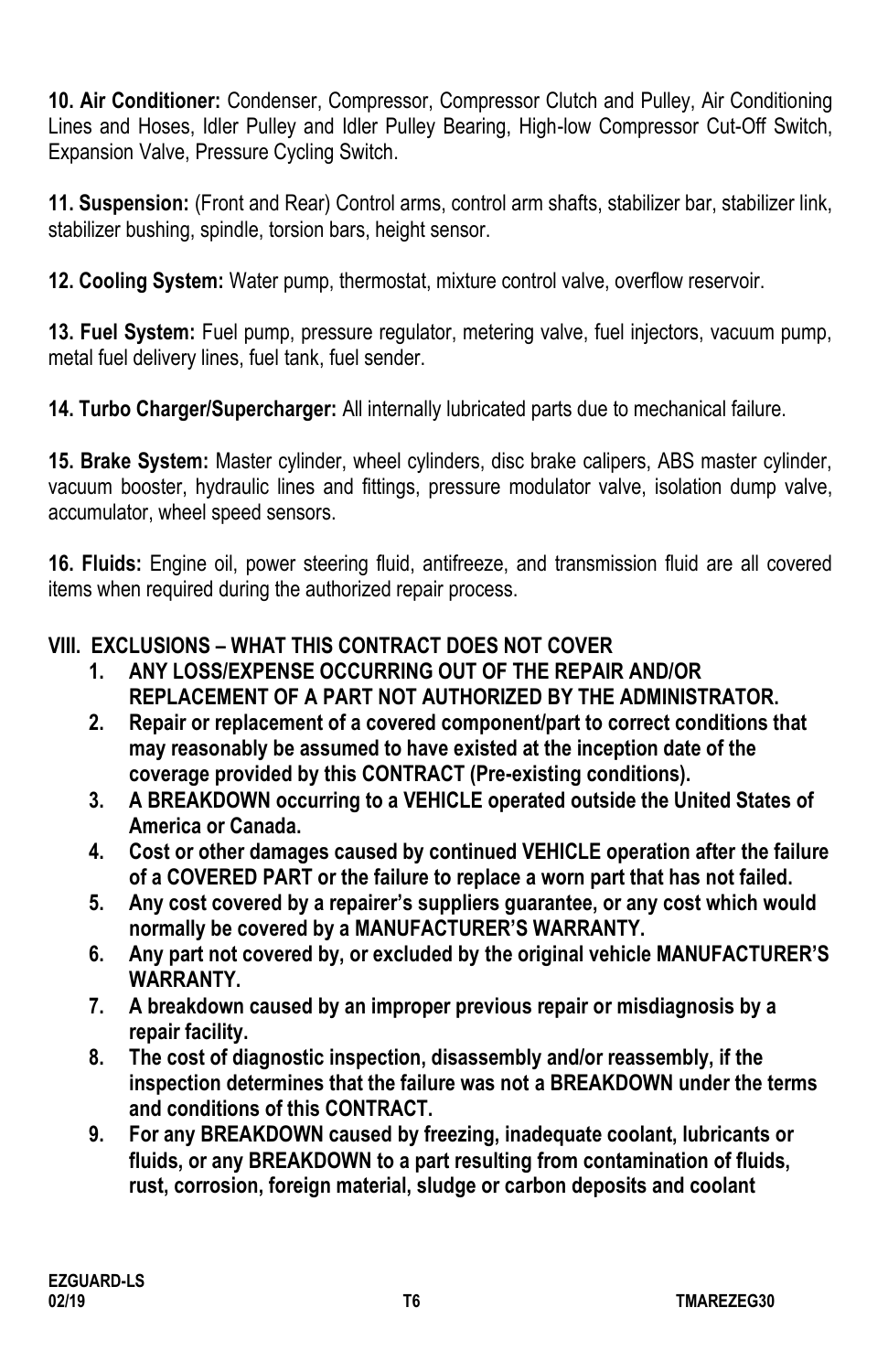**intermix. This includes a BREAKDOWN caused by a failure to replace seals or gaskets in a timely manner.**

- **10. A BREAKDOWN of a part resulting from the PURCHASER'S refusal to previously perform reasonable repairs and/or maintenance services recommended by the repair facility or ADMINISTRATOR.**
- **11. Excessive cost to repair or replace a part. Reasonable cost being: Manufacturer's suggested retail price on parts and labor hours determined by a flat rate labor manual AllData multiplied by the customary national labor charge for the repair/replacement of a protected part.**
- **12. A gradual reduction in operating performance due to normal wear and tear, such as but, not limited too guides, valves, rings, and transmission clutch pack discs and bands. Wear and tear is defined as damage to a component that has not failed but does not meet the manufacturer's tolerances and/or specifications.**
- **13. Repair of any parts used, added or replaced during a covered repair which are not necessary to the completion of the covered repair or were not damaged by the failure of a COVERED PART (Such replacement is considered betterment and is not covered by this CONTRACT).**
- **14. Loss caused by a failure to properly operate or care for the VEHICLE (before or after a BREAKDOWN occurs) including: negligence, misuse, abuse, using the VEHICLE for competitive driving, racing or off road trails, or pulling a trailer exceeding the manufacturer's rated capacity of the VEHICLE.**
- **15. Consequential damage of a covered component by a non-covered component.**
- **16. Failure of a non-covered component caused by a covered component.**
- **17. If there are modifications and/or alterations to the VEHICLE not recommended by the manufacturer, including, but not limited to, all frame or suspension modifications, lift kits, lowering kits, emissions and/or engine modifications (improved air filters are not considered a modification) done before or after the effective date of this CONTRACT, the VEHICLE does not qualify for coverage. Any failure to a COVERED PART due to improper tire/wheel size.**
- **18. Vehicles that have been modified by or with the CONTRACT HOLDER'S knowledge, in a manner that increases the likelihood of a BREAKDOWN.**
- **19. Loss or expense to the VEHICLE, when the odometer is inoperative or stopped, improper recorded calculation, tampered with or altered.**
- **20. Repair or replacement of any parts not supplied by the factory and/or does not meet factory specifications.**
- **21. A BREAKDOWN caused by overheating, (regardless the cause of overheating), rust or corrosion.**
- **22. Collision or upset, breakage of glass, missile, falling objects, fire, electrical fire, meltdown theft, larceny, explosion, freezing, earthquake, windstorm, hail, water, flood, malicious mischief, vandalism, riot or civil commotion, lightning, nuclear contamination, smoke, bodily injury or property damage arising or allegedly arising from a defect of a part. This also includes any hazard insurable under standard physical damage insurance policies whether or not such insurance is in force with respect to the VEHICLE.**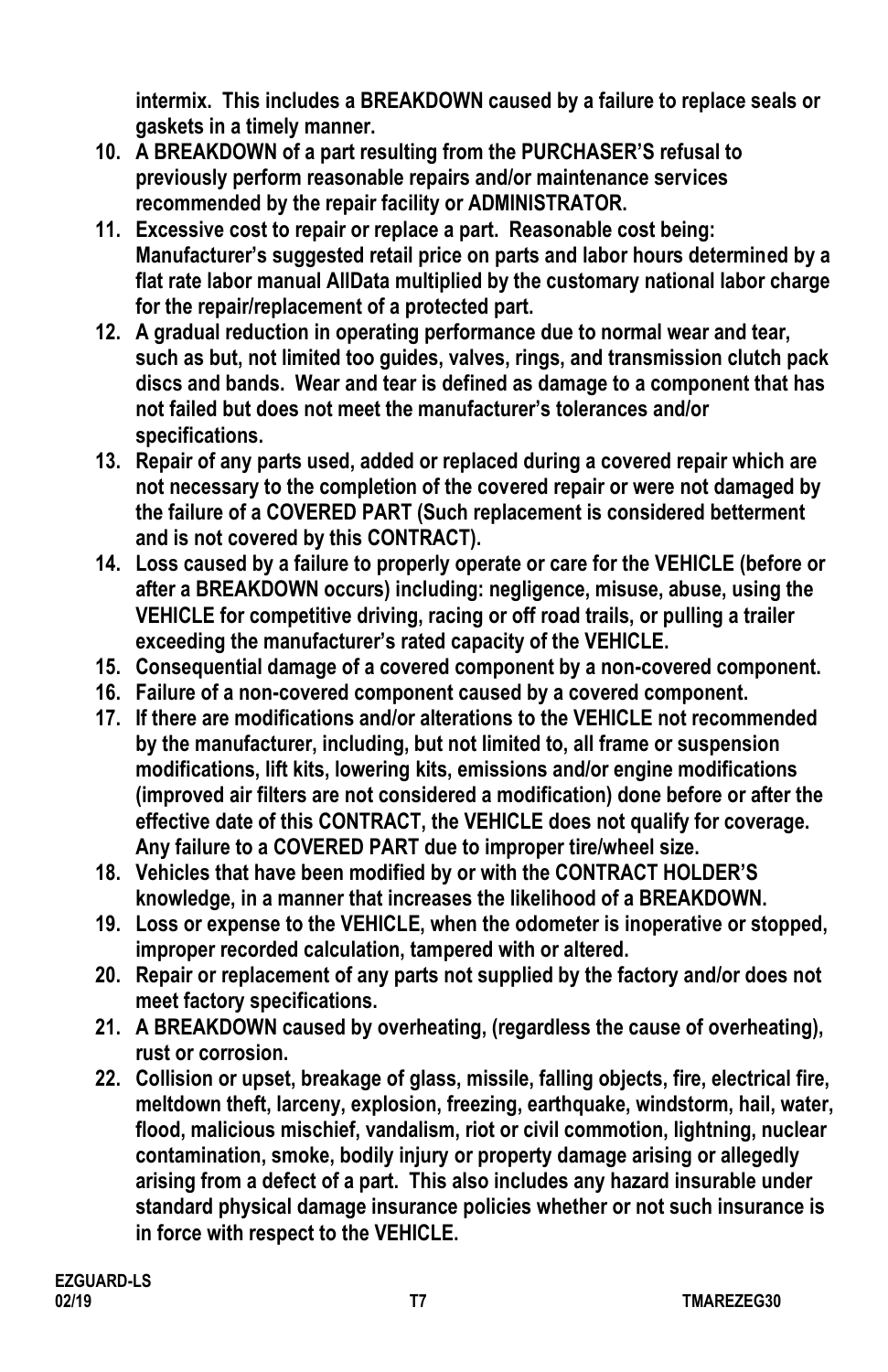- **23. Ineligible vehicles: Any vehicle used for rental, shuttle, taxi, limousine service, delivery or hauling services, police, fire or emergency services or other public service vehicle, security services, oil field vehicles, cable or line installation/removal vehicles. Any vehicle equipped with dump bed, towing equipment, snow plow, cherry pickers, lifting or hoisting equipment (excluding handicap lifts), step van, high-cube van or box bodies or motor homes. Any grey market vehicles, salvaged or branded title vehicle or vehicles where the MANUFACTURER'S WARRANTY has been voided or rescinded. Any vehicles with true mileage unknown at contract inception date.**
- **24. Loss of use, loss of time, lost profits or savings, inconvenience, commercial loss, or other incidental or consequential damages that results from a BREAKDOWN.**
- **25. A BREAKDOWN caused by lack of manufacturer's specified maintenance.**
- **26. Any costs or other benefit for which the manufacturer has announced its responsibility through any means including public recalls or factory service bulletins.**
- **27. Maintenance services and parts, including: engine tune-up, suspension alignment, wheel balancing, filters, lubricants, engine coolant, drive belts, radiator hose, heater hose, by-pass hose, wiper blades, air conditioning recharge, fluids, spark/glow plugs and wires, manual clutch disc lining, pressure plate, throwout bearings, brake pads, drums, rotors and linings, distributor cap, wiper arms, pcv valve and pcv hose/line.**
- **28. Alignment of bumper and body parts, service adjustments/cleaning. Fasteners such as: nuts, bolts, screws. Door handles, door hinges, cup holders, consoles, knobs, televisions, telephones, air shocks and air springs.**
- **29. Fuses and fuseable links**
- **30. Glass, lenses, sealed beams and light bulbs. Headlamp assembly, tail light assembly and fog lamp assembly.**
- **31. Tires, wheels and studs, wheel covers, battery and cables, shock absorbers.**
- **32. After market parts and accessories not produced by the VEHICLE'S manufacturer.**
- **33. Bumpers, impact absorbers, sheet metal, body panels, frame and sub-frame, welds, carpet, trim, upholstery, convertible or vinyl tops, moldings and bright metal, air and water leaks, wind noise, weather strips, squeaks and rattles, paint, rust, airbag systems, safety restraint systems, dashpad and sunvisors.**
- **34. Carburetor, throttle body assembly (except injectors), loss caused by contaminated fuel system, exhaust system (except exhaust manifold). Fuel injectors covered for electrical failure only.**
- 35. **Any liability, cost or damages the CONTRACT HOLDER may incur to the benefit of any other third parties other than ADMINISTRATOR – approved repair or replacement of COVERED PARTS which caused a BREAKDOWN.**

### **IX. WHAT TO DO IF YOU HAVE A BREAKDOWN**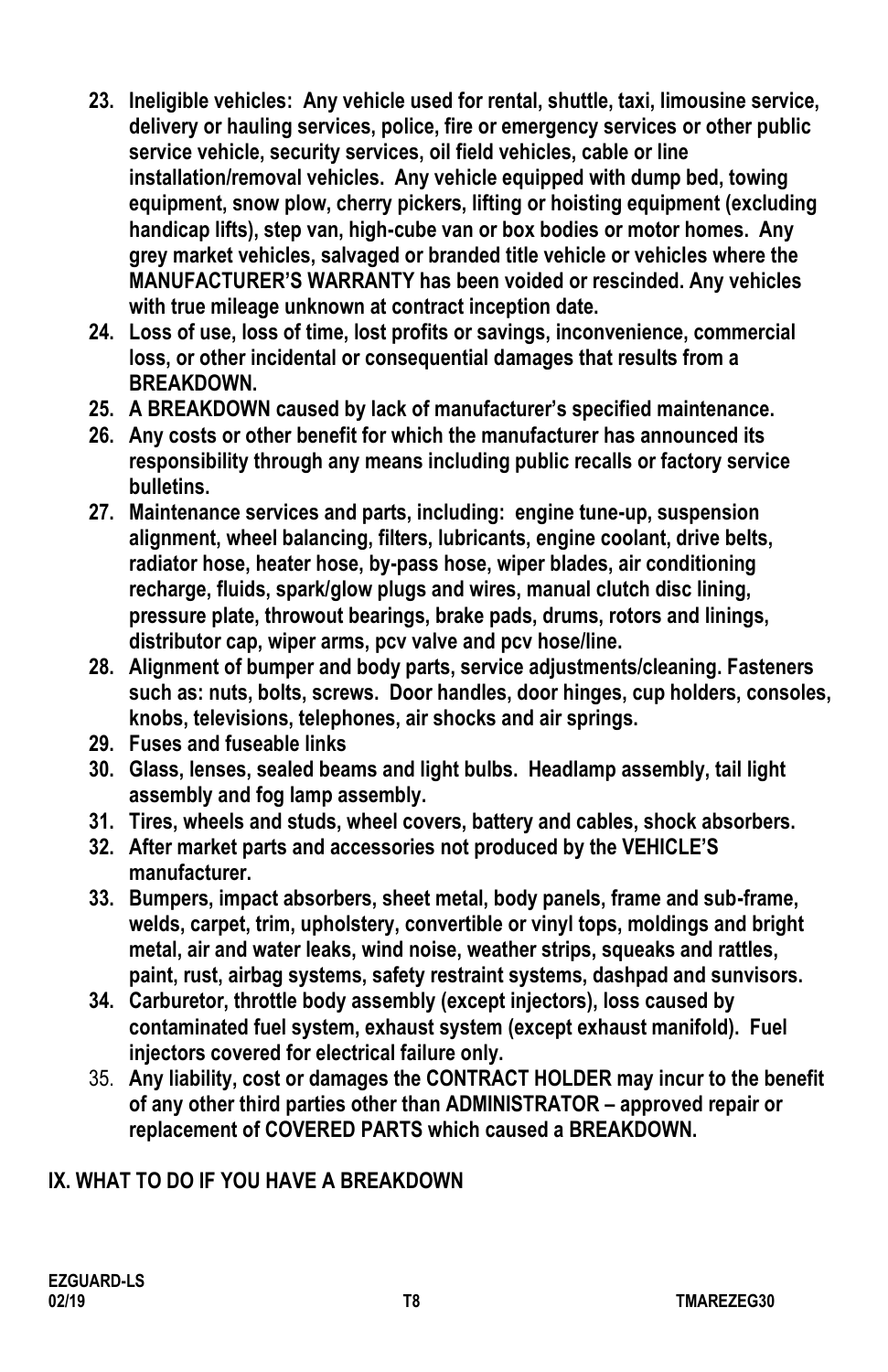- 1. Use all reasonable means to protect the COVERED VEHICLE from further damage. This may require YOU to stop the COVERED VEHICLE, turn off the engine, and have the COVERED VEHICLE towed.
- 2. Present this CONTRACT to the Repair Facility, call ADMINISTRATOR, toll free at **1-800- 205-8988**. ADMINISTRATOR can be reached through the mail at P.O. Box 961, O'Fallon, IL 62269.
- 3. Prior to proceeding with repairs, ensure the Repair Facility calls ADMINISTRATOR with an estimate of repairs and receives an authorization number from ADMINISTRATOR.
- 4. ADMINISTRATOR reserves the right to inspect any BREAKDOWN prior to authorization.
- 5. In-home service is not provided under this CONTRACT. Any payment of the costs of transporting the COVERED VEHICLE for service is provided under this CONTRACT exclusively pursuant to the terms and conditions of this CONTRACT.
- 6. The CONTRACT HOLDER is responsible for paying a DEDUCTIBLE for each visit to the Repair Facility, as specified on the Declaration Page.

# **X. HOW TO SUBMIT A CLAIM**

- 1. Contact or have a representative of the repair facility contact ADMINISTRATOR'S Claim Department BEFORE any work is performed by calling 1-800-205-8988.
- 2. Upon diagnosis and determination of covered items, subject to the terms and conditions of this CONTRACT, ADMINISTRATOR will issue an authorization number. The authorization number MUST appear on all repair bills. Failure to obtain authorization PRIOR TO REPAIRS will result in non-payment of claim. Fraudulent or misuse of this CONTRACT will result in non-payment of claim and cancellation of this CONTRACT. ADMINISTRATOR RESERVES THE RIGHT TO INSPECT ALL VEHICLES PRIOR TO OR AFTER REPAIRS ARE PERFORMED.
- 3. For emergency repairs, should a BREAKDOWN occur after the ADMINISTRATOR'S normal business hours or on a national holiday, the pre-authorization requirement is amended. The ADMINISTRATOR must still be contacted when reasonably possible following the BREAKDOWN. Such unauthorized repair claims will be subject to adjustment in cases of excessive parts or labor charges. The labor cost to be determined by a flat rate labor manual Alldata multiplied by the customary labor charge for the repair/replacement of a protected part. The labor rate allowed shall not exceed the national average labor rate.
- 4. Upon the filing of a claim under this CONTRACT, ADMINISTRATOR will verify the validity of the CONTRACT (proper owner, proper vehicle, CONTRACT still in force), verify the BREAKDOWN with the Repair Facility, verify coverage, and authorize repair of COVERED PARTS (provide Repair Facility with authorization code and confirm cost of repair). Payment is provided through direct billing, credit card, or CONTRACT HOLDER reimbursement.

### 5. **PAYMENT OR REIMBURSEMENT OF CLAIMS PAYMENT OPTION:**

When the damage and repair falls within the scope of this CONTRACT, and authorization to proceed with the repair is obtained from the ADMINISTRATOR and the repair work is completed, ADMINISTRATOR will then reimburse YOU or the repair facility for the approved cost of the work performed on YOUR VEHICLE that is covered by this CONTRACT less the Deductible (if any) and state sales tax where applicable. The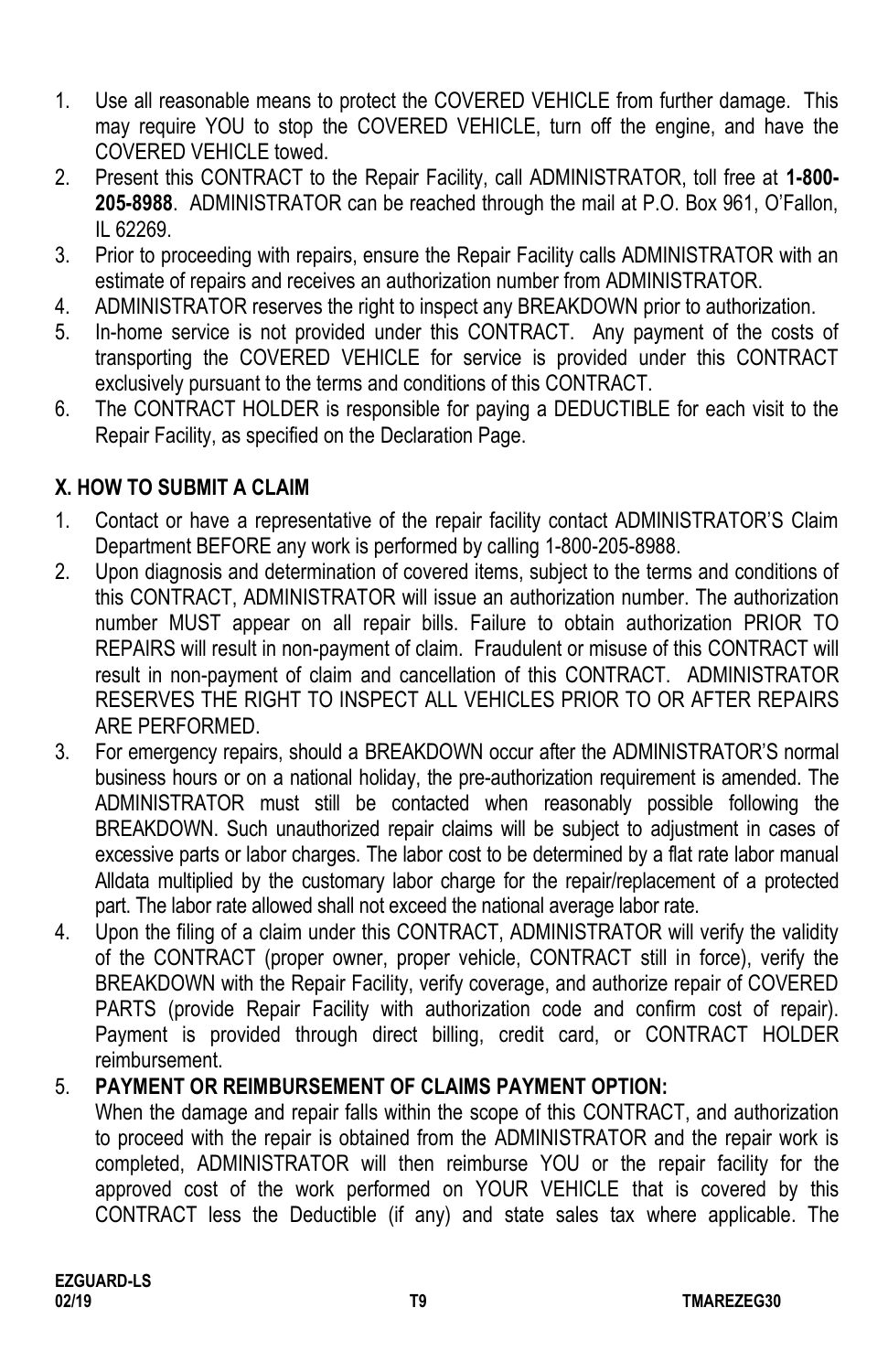ADMINISTRATOR will arrange for such payment by check or nationally recognized credit card (usually Visa ® or MasterCard ®.)

**REIMBURSEMENT OPTION**: YOU or the repair facility may claim reimbursement from the ADMINISTRATOR, by submitting the paid invoice to the address below. Claims must be submitted within 180 days from the ADMINISTRATOR authorization date to qualify for reimbursement. If YOU show that it was not reasonably possible to give notice or file the proof of loss within the 180 days and that notice was filed as soon as reasonably possible, then YOU will still receive reimbursement for YOUR claim. The following information must be included with YOUR paid invoice and is generally supplied to YOU by the repair facility YOU selected:

- **1.** Your mechanical complaint.
- **2.** Itemized listing of replacement parts names, numbers and prices.
- **3.** Description of labor and charges necessary to correct the mechanical failure.
- **4.** Vehicle Mileage.
- **5.** Date of Repair.
- **6.** Authorization and CONTRACT number.
- **7.** Completed repair order (all applicable sublet repair bills). Rental Car agreement charges (licensed rental agency only) will be reimbursed to you upon receipt by the Administrator of the paid rental agreement charges.
- **8.** A signed Work Completed Form. This form will be provided to YOUR repair facility by the ADMINISTRATOR.

# **XI. CANCELLATION PROCEDURE**

- 1. YOU may cancel this CONTRACT at anytime. All cancellation requests made within sixty (60) days of the CONTRACT Sale Date will be eligible for a full refund, less claims paid. An administrative fee shall be charged not to exceed 5 percent of the gross premium paid by YOU.
- 2. All cancellation requests made after sixty (60) days of the purchase date of the CONTRACT will be eligible for a refund of 90% of the unearned pro rata premium, less any claims paid.
- 3. The ADMINISTRATOR may cancel this CONTRACT at anytime for one or more of the following reasons:
	- a. YOU make a material misrepresentation or fraud at the time of sale of the CONTRACT,
	- b. YOU have failed to maintain the motor vehicle as prescribed by the manufacturer,
	- c. The odometer has been tampered with or disabled and YOU fail to repair the odometer, or
	- d. Nonpayment of premium by YOU, in which case ADMINISTRATOR shall provide YOU notice of cancellation by mail.
- 4. If the ADMINISTRATOR cancels this CONTRACT, ADMINISTRATOR will return 100% of the paid unearned pro rata premium, less any claims paid, to YOU.